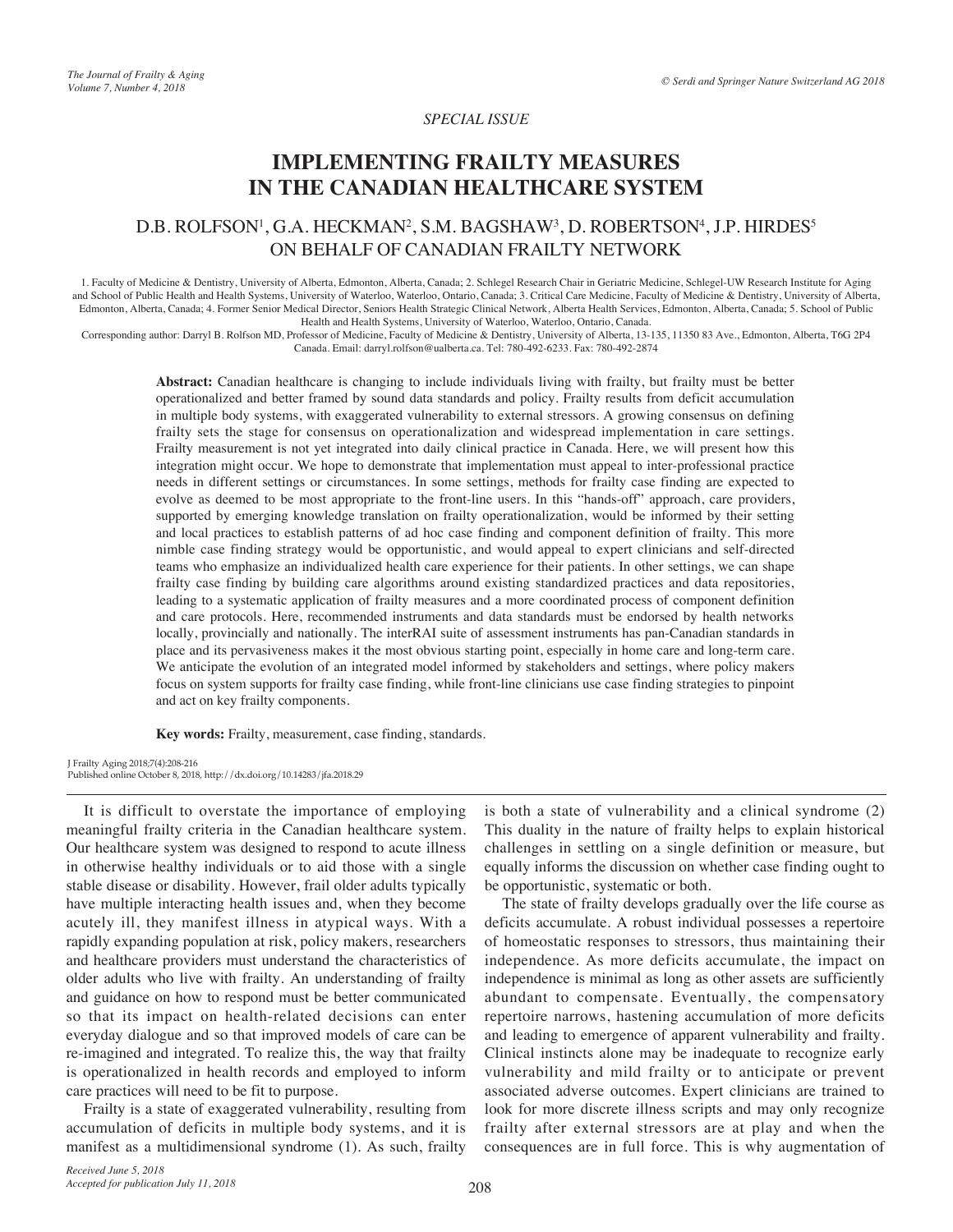clinical instincts with frailty measures that capture the nature and severity of frailty, including its silent early state, holds such promise.

In the eyes of healthcare providers, the illness script of frailty is a clinical syndrome rather than a quiet state of vulnerability. The syndrome may be more reductionist, as in the well-known Cardiovascular Health Study (CHS) physical phenotype model (3). In the same family of measures, an even more simplified case finding approach is gait speed (4, 5). Judgment-based measures such as the CSHA Clinical Frailty Scale (6) allow clinicians to anchor their intuition in a reliable measure. Multidimensional measures of frailty are the most authentic clinical operationalization of the full syndrome of frailty.

In past years, very few frailty measurement options were available, of which the CHS Frailty Phenotype (3) and the CSHA Frailty Index were most utilized by researchers and certainly best known. Neither of these have found widespread use in clinical practice, however. Three systematic reviews (7,- 9) have compared the many other frailty tools that exist, and no consensus has yet been reached on a single measure superior to the others.

The high prevalence of frailty in populations seen by specialized geriatric services or in other chronic care settings obviates the need for case finding. However, when frailty is discovered in mixed populations with a spectrum from fitness to frailty, clinical teams can be empowered to better define the issue, address the particular components and, as needed, seek further guidance from experts. Examples here include primary care, home care, emergency care and acute care. In such settings, there is a need for simple, acceptable and trustworthy measures. Frailty measurement may motivate meaningful person-centered decisions (Table 1). For example, identifying frailty in clinical settings would permit earlier access to innovative and personalized processes of care, adaptation or avoidance of inappropriately aggressive medical treatments, and meaningful discussions with individuals at any stage of frailty about their overall goals of care.

#### **Table 1**

How Frailty Identification May Inform Person-Centered Decisions

\* Prompts meaningful discussions regarding goals of care

\* Informs prognosis to assist in care planning well before end of life

\* Provides a helpful way to determine the impact of therapies

Frailty is a latent variable, and its existence must be inferred by measuring other more observable variables such as a physical characteristic, a performance measure, a biological marker or responses to a series of questions. Hogan et al. (10) proposed a taxonomy to better group candidate measures for frailty. A comparison of the characteristics of frailty measures relevant to widespread clinical usage is presented in Table 2. Table 3 compares the requirements of these measures and their proposed suitability for opportunistic and systematic use. Clegg et al. (11) emphasized the need to develop efficient methods to detect frailty and measure its severity in routine clinical practice. These included judgment-based measures, physical performance-based measures, multidimensional measures and the electronic frailty index.

Judgment-based measures presuppose that the operator, informed by clinical information, is able to make an independent clinical judgment about the presence and degree of frailty (12). This strategy formalizes traditional intuition about frailty in clinical settings where rapid decisions need to be made by busy clinicians. A judgment-based tool makes sense for rapid opportunistic case finding as an adjunct to a clinician's assessment. As such, judgment-based measures are most useful to competent operators who are not necessarily experts in the care of older adults. Evidence about the psychometric properties of these measures is lacking, with the notable exception of the CSHA Clinical Frailty Scale or CFS (13). If the target population has a higher prevalence of frailty, a more standardized approach to frailty case finding is preferred, as operators in such circumstances may not be qualified to rely on clinical judgment.

Discrete physical performance measures such as gait speed, grip strength and chair stands have been used as surrogates for frailty and have the appeal of simplicity and speed. Thus, less-experienced operators can learn to perform these tests quickly in a variety of settings. One caution with performancebased measures is the possibility of false positives in acutely ill patients with sudden changes in physical function. The question of diagnostic accuracy for performance measures was settled for both gait speed and the "Timed Up and Go" test, which both show excellent sensitivity and moderate specificity (14) against the CHS phenotype as the criterion standard. Performance-based measures could be used opportunistically or systematically. Because the content validity of performancebased measures is poor, these measures have a role in case finding and prognosis, but not in grading severity or capturing the nature of frailty or its components. Despite widespread adoption of physical frailty measures such as the CHS Frailty Phenotype in research settings, the uptake has been disappointing in clinical settings. This may be because of the need for a dynamometer, the need for training or the narrow scope. In some ways, the physical performance measures have inherited this role of case finding in physical frailty.

Multidimensional measures are designed to capture the richness of frailty and align closely with the emerging concept

<sup>\*</sup> Leads to early interventions to prevent or slow further decline

<sup>\*</sup> Allows early access to innovative care processes

<sup>\*</sup> Ensures that appropriate medical treatments proceed while accounting for additional hazards

<sup>\*</sup> Emphasizes choice for less invasive but appropriate medical treatments

<sup>\*</sup> Leads to avoidance of inappropriately aggressive medical treatments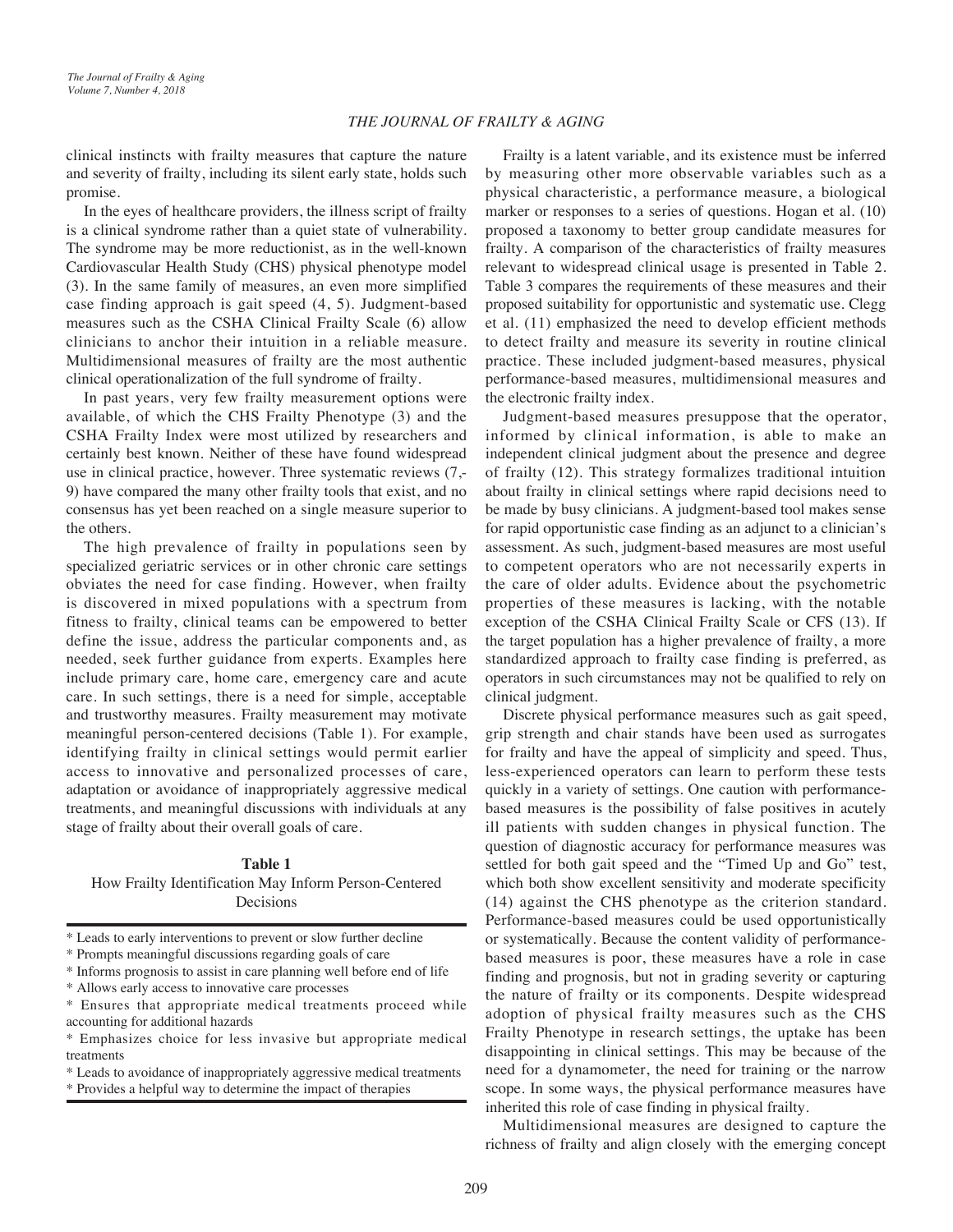| <b>Frailty Measure Category</b>      | <b>Example</b>                   | No special<br>equipment | <b>Requires no</b><br>prior<br>assessment | Non-Expert<br>operator | Standalone-<br><b>Bedside tool</b> | <b>Admin Time</b> | <b>Grades</b><br>severity | <b>Defines</b><br>components | Rapid<br>Interpretation |
|--------------------------------------|----------------------------------|-------------------------|-------------------------------------------|------------------------|------------------------------------|-------------------|---------------------------|------------------------------|-------------------------|
| Judgment-based Measures              | Clinical Frailty<br>Scale        | $+$                     | ×.                                        | <b>COL</b>             | $+$                                | $< 1$ min         | $+$                       | $\sim$                       | $+$                     |
| <b>Physical Performance Measures</b> | Gait Speed                       | $+$                     | $+$                                       | $+$                    | $+$                                | $<1$ min          | $\sim$                    | $\sim$                       | $+$                     |
| <b>Physical Frailty</b>              | Frailty<br>Phenotype             | $\sim$                  | $+$                                       | $+$                    | $+$                                | $<$ 5 min         | $^{+}$                    | $\sim$                       | $+$                     |
| Multidimensional Frailty             | Edmonton<br><b>Frailty Scale</b> | $+$                     | $+$                                       | $+$                    | $+$                                | $<$ 5 min         | $^{+}$                    | $+$                          | $+$                     |
| Frailty Index                        | Electronic<br>Frailty Index      | $+$                     | ۰                                         | $+$                    | $\sim$                             | $<1$ min          | $^{+}$                    | $\sim$                       | $+$                     |

## **Table 2** Characteristics of Frailty Measures by Category

Characteristics: + (present, advantageous); - (absent, disadvantageous)

#### **Table 3**

Suitability and Requirements of Frailty Measures by Category for Different Clinical Settings

| <b>Frailty Measure Category</b>      | <b>Example</b>                | <b>Requirements</b>                               | <b>Suitability for Opportunistic Use</b> | <b>Suitability for Systematic Use</b> |
|--------------------------------------|-------------------------------|---------------------------------------------------|------------------------------------------|---------------------------------------|
| Judgment-based Measures              | <b>Clinical Frailty Scale</b> | Prior Clinical Assessment                         | $+++$                                    | $+$                                   |
|                                      |                               | Operator must exercise clinical judgement         |                                          |                                       |
| <b>Physical Performance Measures</b> | Gait Speed                    | Training on administration and interpretation     | $^{++}$                                  | $^{++}$                               |
|                                      |                               | A 10 meter path with floor markings and a timer   |                                          |                                       |
| <b>Physical Frailty</b>              | <b>Frailty Phenotype</b>      | Training on administration and interpretation     | $+$                                      | $^{+}$                                |
|                                      |                               | A dynamometer for grip strength                   |                                          |                                       |
| Multidimensional Frailty             | <b>Edmonton Frailty Scale</b> | Training on administration and interpretation     | $++$                                     | $++$                                  |
|                                      |                               | A 3 meter path, a chair, and a timer              |                                          |                                       |
| Frailty Index                        | Electronic Frailty Index      | Training on interpretation                        | $\ddot{}$                                | $^{+++}$                              |
|                                      |                               | A prepopulated clinical database and a calculator |                                          |                                       |

Suitability  $(++)$  Suitable  $++$  Adaptable  $+$  Challenging)

of "intrinsic capacity" as recently articulated by the World Health Organization (15). These measures not only case-find and grade frailty but also illustrate the component domains that are relevant to individuals. These components may include motor (gait, strength, balance), sensory, cognitive and psychological aspects. Even functional ability or external factors such as social variables may be included in such a measure. These have good content validity and many have been shown to be valid and reliable in clinical settings, making them useful for case finding by non-experts. Administration time tends to be short and minimal training is required. When it is desirable to first screen for frailty, then drill down to the components(s) of interest, multidimensional scales add real value for clinicians. However, these scales are cumbersome when applied to existing databases for research or policy purposes because the items are often challenging to reconstruct. Examples in this category are the EFS (16), and the FACT (17, 18). These measures could be used opportunistically or systematically, as the operator need only be familiar with the clinical setting, and the application could be in target groups at

immediate high risk or in vulnerable populations with a higher prevalence.

Finally, the CSHA Frailty Index is by far the most flexible for research and policy applications. It has not yet found widespread use in clinical settings, perhaps because it lacks content that many clinicians expect and requires at least 30 health status items in the database that cover a range of systems and that increase (but do not saturate) with age. Clinicians may also have found it cumbersome to employ a prior database of searchable deficits that meet specific criteria. A promising solution is the electronic Frailty Index which can be integrated into existing electronic medical records and administrative databases, then presented to clinicians with prompts as a decision aid (19-21). This method has been employed in different settings, including home care (19), acute care (20) and primary care (21).

So far, we have highlighted the frailty measures that could be used opportunistically or systematically in clinical practice. We now ask what would be required to include measures of frailty in electronic health records and in the full range of care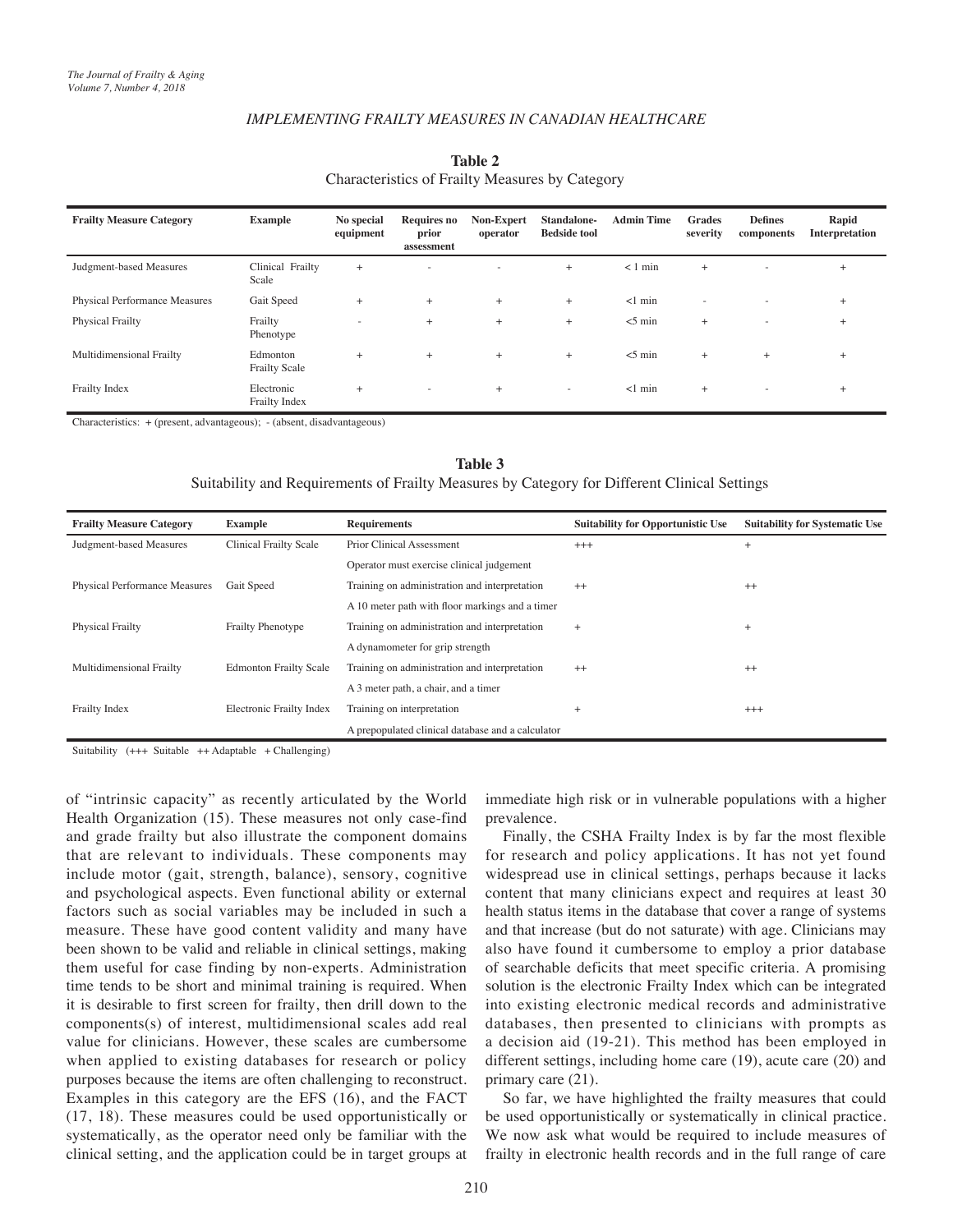practices and protocols that support the intended population.

The status quo is to simply allow heterogeneity in the operational definitions and measurement tools used, such that preferred choices by clinicians vary by practice or care setting. Typically, the decision on whether to use a particular frailty instrument in a clinical setting would be judged opportunistically by the clinician and team to inform, but not to make, decisions. Here, clinicians and teams are using frailty measures as "part of the work-up", the way they might use blood tests, imaging or other bedside instruments to refine diagnostic reasoning from initial presentation to formulation to care plan. However, if frailty is to be used for past and future comparisons, the heterogeneous use of frailty tools might fail to capture the ever-changing health state of the individual, and meaningful frailty information might not be carried from one setting to the next.

**Table 4** Common Component Domains in Measuring Frailty as a Syndrome

| <b>Component Domain</b>                          |  |  |  |  |  |
|--------------------------------------------------|--|--|--|--|--|
| Nutritional Status/ Weight Loss                  |  |  |  |  |  |
| Physical Performance (Gait Speed, Grip Strength) |  |  |  |  |  |
| Physical Activity                                |  |  |  |  |  |
| Subjective Energy Levels                         |  |  |  |  |  |
| Number of Comorbidities                          |  |  |  |  |  |
| Mood                                             |  |  |  |  |  |
| Cognition/Motor Processing                       |  |  |  |  |  |
| Urinary Incontinence                             |  |  |  |  |  |
| <b>Activities of Daily Living</b>                |  |  |  |  |  |
| <b>Medication Management</b>                     |  |  |  |  |  |
| Social Support                                   |  |  |  |  |  |
| Self-rated Health                                |  |  |  |  |  |

The challenge with the purely opportunistic approach is that the majority of frail older persons likely receive care or support services from a range of clinicians or sectors of the health system. Within a relatively short time, such a person may be in contact with a primary care provider, home care agency, emergency department, acute care hospital and longterm care home. If clinicians in each of those settings chose a different frailty scale, the costs and assessment burden on the person could rise, communication between settings could be inefficient, allocation of resources could be inconsistent and the use of change in frailty levels as an outcome measure could be difficult. Any inferences about the care experience of older persons with frailty would be frustrated by questions about the comparability of the groups. Hence, when considering frailty from both a policy and health research perspective, the need for agreement on a common standard measure of frailty or bundle of interacting measures becomes apparent.

Another gap in this approach is that many front-line care

providers, having identified frailty, do not necessarily know how to respond to it or to problems within its component domains. This gap lies within the aforementioned larger challenge on how to respond to different frailty measures across the continuum of care. Some degree of heterogeneity in case finding by setting and care provider is inevitable when frailty is first considered. Frailty case finding can enhance existing future processes of care, such as emergency room visits in both general and personalized ways. The British Geriatric Society published Best Practice Guidelines (22) that proposes the use of frailty case finding in all older persons followed by a holistic medical review based on the principles of Comprehensive Geriatric Assessment. A simultaneous call for widespread changes in the British Health Care System to fit the aging population was applauded here in Canada with a proposed shift in the acute care hospital to other models of care (23). All individuals with frailty stand to benefit when their primary care team uses frailty as a trigger for appropriate care practices (Table 1). Persons who are identified as having more severe frailty or frailty associated with significant complexity may also undergo a comprehensive geriatric assessment by a specialist. In a step beyond case finding, a multidimensional measure could then help define particular components (Table 4, Figure 1), which in turn motivate an individualized care plan that could be physically or electronically carried from one setting to the next.

**Figure 1** An Integrated Model for Identifying Frailty



If standard measures of frailty were employed across care settings, incorporating frailty in a comprehensive electronic health record would become feasible. This would provide the information needed to develop effective national responses to frailty as has been done through previous public reporting initiatives to improve the quality of long-term care (25). Achieving a uniform national consensus on the operationalization of any concept as complex as frailty will be difficult. However, there are many other factors to address before such a tool can be used both at the individual level by clinicians and at the population level by managers and policy makers.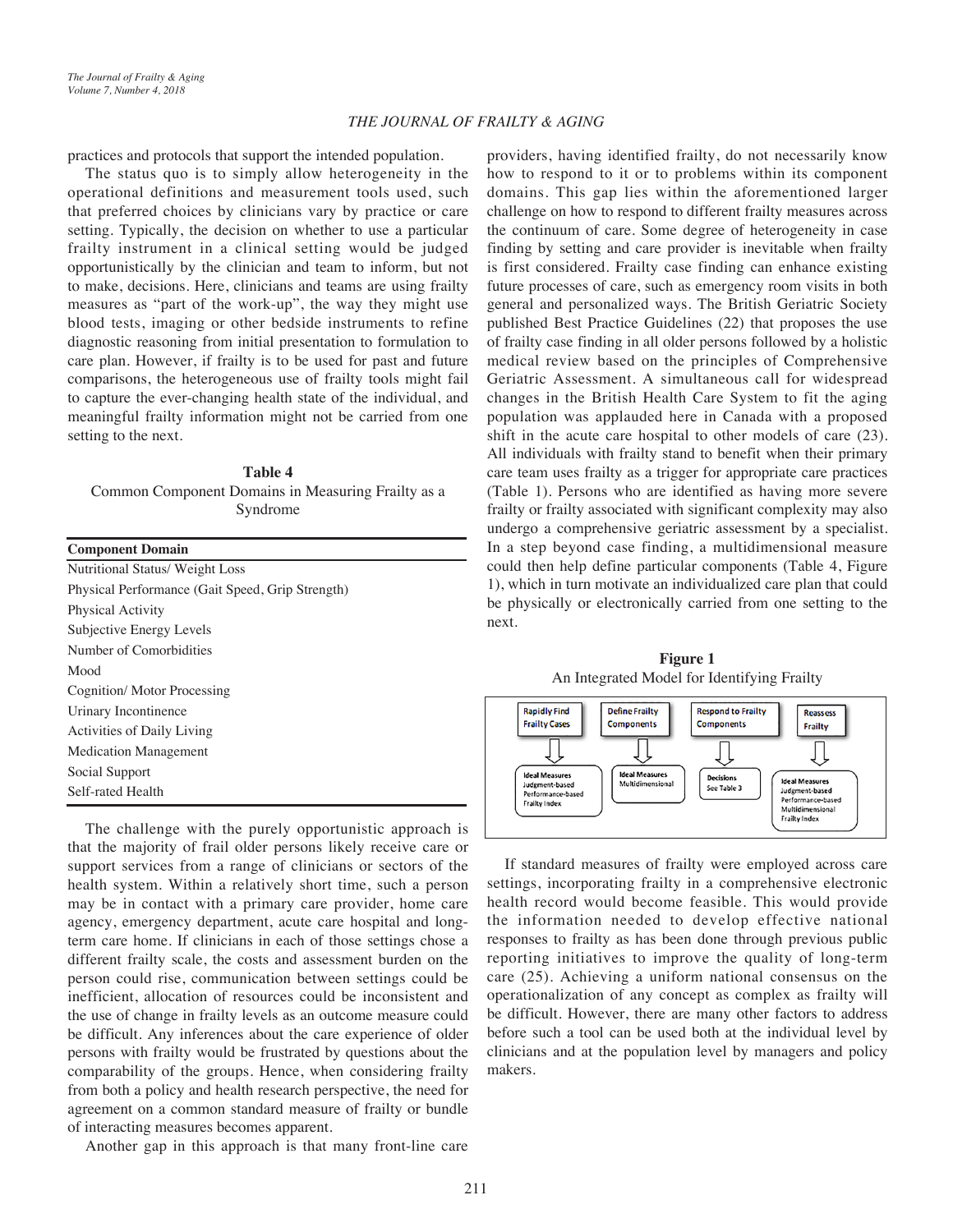The way to national standards that would meet the needs of care providers, policymakers and scientists would include at least two major efforts. The first is a broad-based consensus process on a core data set, similar to the OMERACT group that for 20 years has done this for various rheumatologic conditions (26), or the even more broadly scoped COMET initiative (27). While processes such as this would raise trust by front-line users, the transition from optional ad hoc local uses of clinical scales to routinely administered information standards that are deployed to support performance measurement systems across the continuum of care also requires attention to a number of considerations (28-35). These include:

1) Standardization of measurement. Clear definitions of each item in the instrument are needed, including time frames for observation, inclusion and exclusion criteria, strategy for ascertaining responses and anchor points for response values.

2) Specifications of data standards and coding rules. Once measures are precisely defined, and after appropriate licensing, those measures need to be translated into data standards that can be used by software vendors selling products to support the instrument and employ data warehouses to receive, analyze and report on those data.

3) Training. Any effort to employ a common standard as a national measure of frailty will depend heavily on an effective strategy to support ongoing education of the clinicians responsible for completing the scale and of stakeholders who use those data to inform decision making. The education strategy must be flexible, as updated coding standards may be implemented from time to time. Without such a training strategy, data quality may deteriorate over time and the utility of the data may fall for all stakeholders.

4) Reporting standards. If the data are to be aggregated for use at the organizational, regional, provincial or national level (e.g., for quality reporting) it is important that common reporting standards be employed. These should also have mechanisms for preserving the capacity to maintain comparisons over time.

5) Cross-sector consistency. Because frailty is pervasive across the continuum of care, it is not enough to have a common standard measure within one sector alone. Instead, there has to be an ability to compare frailty consistently across all the major settings that provide services.

6) Data sharing. The transitions through various degrees of frailty lead to encounters with different sectors of the health system over time. To obtain a longitudinal view and to reduce redundant reassessment, a mechanism for sharing data between clinicians and service agencies involved in the individual's care is essential. Records linking multiple comparable measures of frailty over time provide a sense of the baseline and clinical trajectory. This means that all parties must have convenient access and trust the assessments of frailty done by others.

7) Timing of initial and reassessments. Frailty status can gradually change over time. Therefore, it is important to standardize when frailty should be first measured and reassessed. For example, individuals transitioning from one care setting to another may require timely reassessment.

8) Data quality. There is a considerable difference between the quality of data obtained in highly controlled research studies and data that are recorded by clinicians as part of normal, day to day practice. Therefore, it is essential to have continuous, real-time mechanisms available to ensure that data from frailty assessments continue to measure what they are intended to measure and that they do so reliably. Such a system would allow rapid identification of and response to erroneous assessment practices that may emerge over time.

9) Key stakeholders. Any effort to establish a national common standard for measuring frailty that becomes part of the electronic medical record should engage at least three major stakeholders: (a) provincial and territorial ministries of health under whose auspices provincial implementation of a standard may be undertaken; (b) the Canadian Institute for Health Information (CIHI), which manages numerous national reporting systems for health data across the full continuum of care and (c) Canada Health Infoway, which provides national support and standards for the electronic medical record.

To front-line clinicians, the need for consensus statements on a core dataset and the additional standardization, training and engagement processes would seem to require far too much time. The rising demographic of octogenarians is now upon us, so we cannot afford to wait for a decade. We will now provide practical suggestions on how to move deliberately yet expeditiously, meeting the immediate needs of clinicians who are starting to use opportunistic frailty measures, while also addressing the need for trusted and acceptable measures with strong psychometrics, implemented systematically across our nation.

## **Recommendations**

1. Construct frailty measures from existing electronic databases. Single case finding measures such as gait speed or multidimensional components may already be collected. For example, in critical care settings across Alberta, the CFS has been collected for all admissions for a few years. Likewise, in home care and long-term care settings across Canada, interRAI assessments already capture the key components of frailty. It has already been demonstrated that deficit accumulation can be extracted from existing electronic databases across sectors and a frailty index calculated, provided that the candidate items in each database adhere to appropriate definitions. Existing clinical information systems could be used with supplementary items, if needed, to derive frailty algorithms based on relevant domains that are already measured. If an existing standard already has the items that most frailty researchers agree on, it may be possible to use that data source to derive frailty scores from the existing standard. For widespread adoption, we should strive to select frailty data that simultaneously meets the needs of front-line clinicians, policy makers and researchers. Supporting this recommendation is evidence in systematic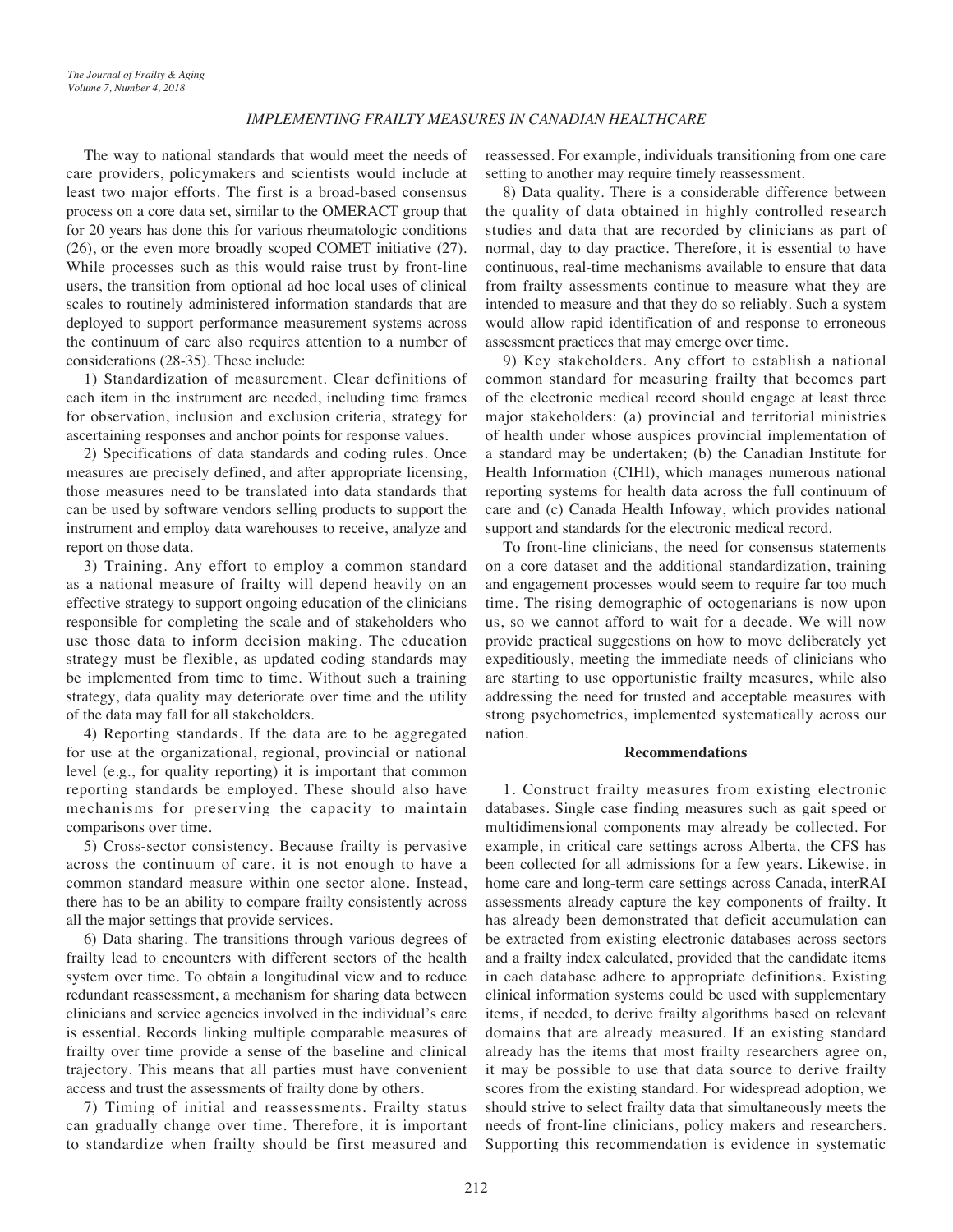reviews (7-9) that frailty measures have many component domains in common (Table 4) and many also have common properties (Table 5), though the specific items and coding rules may differ (36).

> **Table 5** Common Properties of Frailty Measures

Right-skewed density distribution Nonlinear increase with age Dose-response relationship with five-year mortality Sex differences, with women having higher frailty scores but better survival

Actual scores never reach the theoretical maximum

2. Expand systematic frailty measurement in Home Care and Long-Term Care using interRAI. In the last two decades, the interRAI suite of assessment instruments has emerged as the pan-Canadian standard for home care and long-term care, with implementation in eleven Canadian provinces and territories (Table 6, 37). In addition, interRAI instruments for mental health (inpatient and community), community support services and palliative care have been implemented in one or more of these provinces. Several provinces have already implemented or begun to implement interRAI instruments to assist intake into home care from hospital settings or adapted versions of the home care instrument to support placement into long-term care from hospital settings. Based on CIHI data holdings by 2016, over 9.6 million interRAI assessments had

been done on over 3.3 million Canadians in 1,827 different care settings, and about 600,000 assessments are added each year (Table 7). These instruments have already been designated as Canadian Approved Standards for the electronic medical record by Canada Health Infoway, and CIHI supports three national reporting systems for the home care, long-term care and mental health instruments.

All the domains described by Sternberg et al. (7) are addressed in the interRAI suite of instruments, and at least four frailty algorithms have already been developed for these instruments. Frailty has been measured using the interRAI Home Care Assessment in the general home care population (19) and in people with intellectual disabilities (38). Hubbard et al. (20) used the interRAI Acute Care assessment to measure frailty in acute hospitals. All three groups used interRAI data to create frailty index scores matching the framework put forward by Sternberg et al. (7). Using a cross-walk algorithm, Armstrong et al. (19) coded a multidimensional frailty scale using interRAI home care assessment items. Luo et al. (39) used data from the RAI 2.0 for long-term care to derive the FRAIL-NH algorithm for long-term care. Finally, the interRAI CHESS scale (40-42) provides a clinician-oriented frailty measure that predicts mortality in diverse community-based and inpatient populations. Newer interRAI instruments include a gait speed measure or grip strength.

It should be noted that interRAI assessments are used on only a limited scale in acute hospital settings, except perhaps in assessments for individuals in hospital awaiting placement into long-term care (43) or for those persons being discharged

| <b>Instrument</b>                          | NT      | Yt | <b>NWT</b> | BC | AB      | SK      | MB      | ON        | $_{\rm QC}$ | NB      | <b>NS</b> | <b>PEI</b> | NL |
|--------------------------------------------|---------|----|------------|----|---------|---------|---------|-----------|-------------|---------|-----------|------------|----|
| RAI 2.0 (Long-Term Care)                   |         |    |            |    |         |         | O       |           |             |         | $\circ$   |            |    |
| interRAI Long-Term Care Facility           |         |    |            |    | $\circ$ | $\circ$ | $\circ$ |           | ♦           |         |           |            |    |
| <b>RAI-Home Care</b>                       |         |    |            |    |         |         | $\circ$ |           |             |         |           |            |    |
| interRAI Home Care                         | $\circ$ |    |            |    | $\circ$ |         | $\circ$ |           |             |         |           |            |    |
| interRAI Contact Assessment                |         |    |            |    | $\circ$ | $\star$ | $\star$ |           |             |         |           |            |    |
| interRAI Community Health Assessment       |         |    |            |    |         |         |         |           |             | $\circ$ |           |            |    |
| interRAI Palliative Care                   |         |    |            |    | ♦       | ♦       |         | $\bullet$ |             |         | ♦         |            |    |
| RAI-Mental Health                          |         |    |            |    |         |         | $\circ$ |           | $^\star$    |         |           |            |    |
| interRAI Community Mental Health           |         |    |            |    |         |         |         | $\circ$   | $^\star$    |         |           |            |    |
| interRAI Emergency Screener for Psychiatry |         |    |            |    |         |         |         | $\circ$   |             |         |           |            |    |
| interRAI Brief Mental Health Screener      |         |    |            |    |         | $\star$ | *       | $\circ$   |             |         |           |            |    |
| interRAI Intellectual Disability           |         |    |            |    |         |         |         |           |             |         |           |            |    |
| interRAI Child/Youth Mental Health         |         |    |            |    |         |         |         | $^\star$  |             |         |           |            |    |
| interRAI Acute Care                        |         |    |            |    |         |         |         | ♦         | ♦           |         |           |            | ♦  |
| interRAI Quality of Life                   |         |    |            |    |         | ♦       |         | *         |             |         | ♦         |            |    |

**Table 6** Use of interRAI Assessment Instruments and Screeners in Canada

• – Mandated across province/territory;  $\circ$  – Recommended or mandated regionally only; \* - Pilot or local implementations only;  $\circ$  - Research use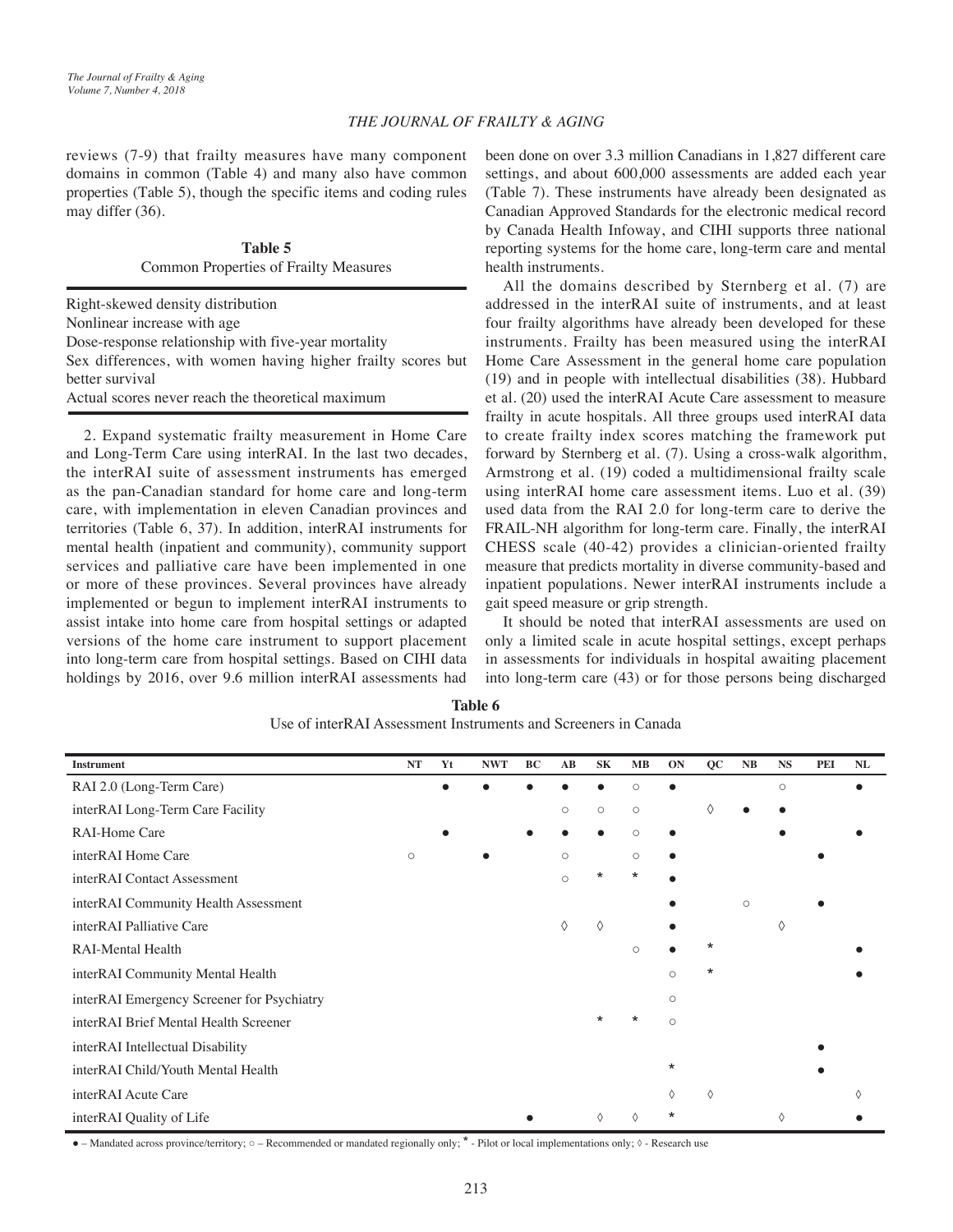**Table 7**

Volume of interRAI Assessments Held by Canadian Institute for Health Information (CIHI) as of December 2016 (Data provided courtesy of CIHI)

| <b>Healthcare Setting</b>                                   | interRAI Instrument | <b>CIHI</b> Reporting<br>System           | <b>Number of Canadians</b><br><b>Assessed</b> | Number of<br><b>Assessments</b> | Number of<br><b>Organizations</b> |
|-------------------------------------------------------------|---------------------|-------------------------------------------|-----------------------------------------------|---------------------------------|-----------------------------------|
| Long-stay home care                                         | RAI – Home Care     | Home Care Reporting<br>System             | 2,757,608                                     | 3,269,571                       | 167                               |
| Long-term care $\&$<br>complex continuing care<br>hospitals | <b>RAI 2.0</b>      | Continuing Care<br>Reporting System       | 762,458                                       | 5, 104, 193                     | 1,576                             |
| Inpatient mental health                                     | RAI – Mental Health | Ontario Mental Health<br>Reporting System | 358.582                                       | 1,184,733                       | 84                                |
| <b>TOTAL</b>                                                |                     |                                           | 3,333,471*                                    | 9,558,497                       | 1,827                             |

RAI – Resident Assessment Instrument; \* Value reflects the number of unique individuals in the three reporting systems.

to home care from hospitals (44). The second notable gap in use of interRAI assessments in Canada is in primary care. Here, only small scale studies have been done with the interRAI Contact Assessment, and a recent larger study used the interRAI Assessment Urgency Algorithm to screen for frailty in primary care settings (45). Further research is needed to better define why primary care settings have proved to be challenging contexts for the interRAI approach. Promising opportunities would include the electronic Frailty Index or other rapid opportunistic case finding measures such as the CFS, gait speed or a multidimensional tool.

3. Explore a cross-sectoral approach of frailty assessment in acute and primary care. For both acute care and primary care, a mixed approach of new assessment of frailty in some contexts and data sharing related to frailty in others may be most sensible. For example, given that home care is an important sector adjacent to both acute care and primary care, sharing of assessments by home care professionals with their counterparts in these other settings should be of paramount importance. Many clinical problems encountered by home care assessors may be best addressed by enhanced communication and partnership between home care and primary care providers. For individuals admitted to acute care, recent assessments by home care professionals can be an essential source of information about the individual's premorbid status. Indeed, the point of entry into acute care may not be the best starting point for assessment of frailty when the individual's current condition is highly changeable.

4. Develop mechanisms to imbed Electronic Frailty Indices across sectors. Like InterRAI, the Frailty Index also has a family of scales that could be used in association with one another in both opportunistic and systematic ways. Using Frailty index methodology, the FI-CGA was derived from a standardized dataset of comprehensive geriatric assessments and demonstrated graded prediction of distal outcomes such as death and institutionalization (46, 47). Both a social vulnerability index (48) were developed on this same model. In front-line care, the Clinical Frailty Scale (13) is closely associated with the Frailty Index in predicting mortality or the need for institutional care in community settings (6) and mortality, disability and cognitive decline in long-term care settings (50). It has also been used to predict morbidity and mortality in acute care settings such as intensive care (51).

The CSHA Frailty Index itself is the only stand-alone frailty measure that has been shown in various national and international settings to be easily derived from existing clinical and research databases (21, 52) including those based on interRAI assessments. It has been demonstrated that, regardless of the dataset, there is a predictable logarithmic accumulation of deficits (53) despite the use of very different numbers and types of variables in different datasets. Increasing degree of frailty is highly associated with an increased risk of death (54-56). By definition, the CSHA Frailty Index lacks specific emphasis on particular component domains of frailty but, like other scales, it covers the common characteristics (Table 5; 57) and can be derived directly or indirectly from comprehensive geriatric assessment, including interRAI assessments (19, 20, 58). Next to the CHS Frailty Phenotype, the CSHA Frailty Index is the most commonly cited measure for frailty. However, the Frailty Index is dependent on the existence of a database of appropriate clinical items and its content validity is poor. It could not be used alone to screen for component domains of frailty nor to predict outcomes specific to these components.

## **Frailty as a Multidimensional Construct**

If we accept that existing comprehensive assessment systems can be used as data sources to derive frailty algorithms, a remaining issue is whether frailty should be operationalized as a single construct or as an umbrella term for risks of different adverse outcomes in multiple domain areas.

Simple frailty measures can predict adverse future outcomes such as death, disability, institutionalization and hospitalization (7). The clinical value is estimating prognosis.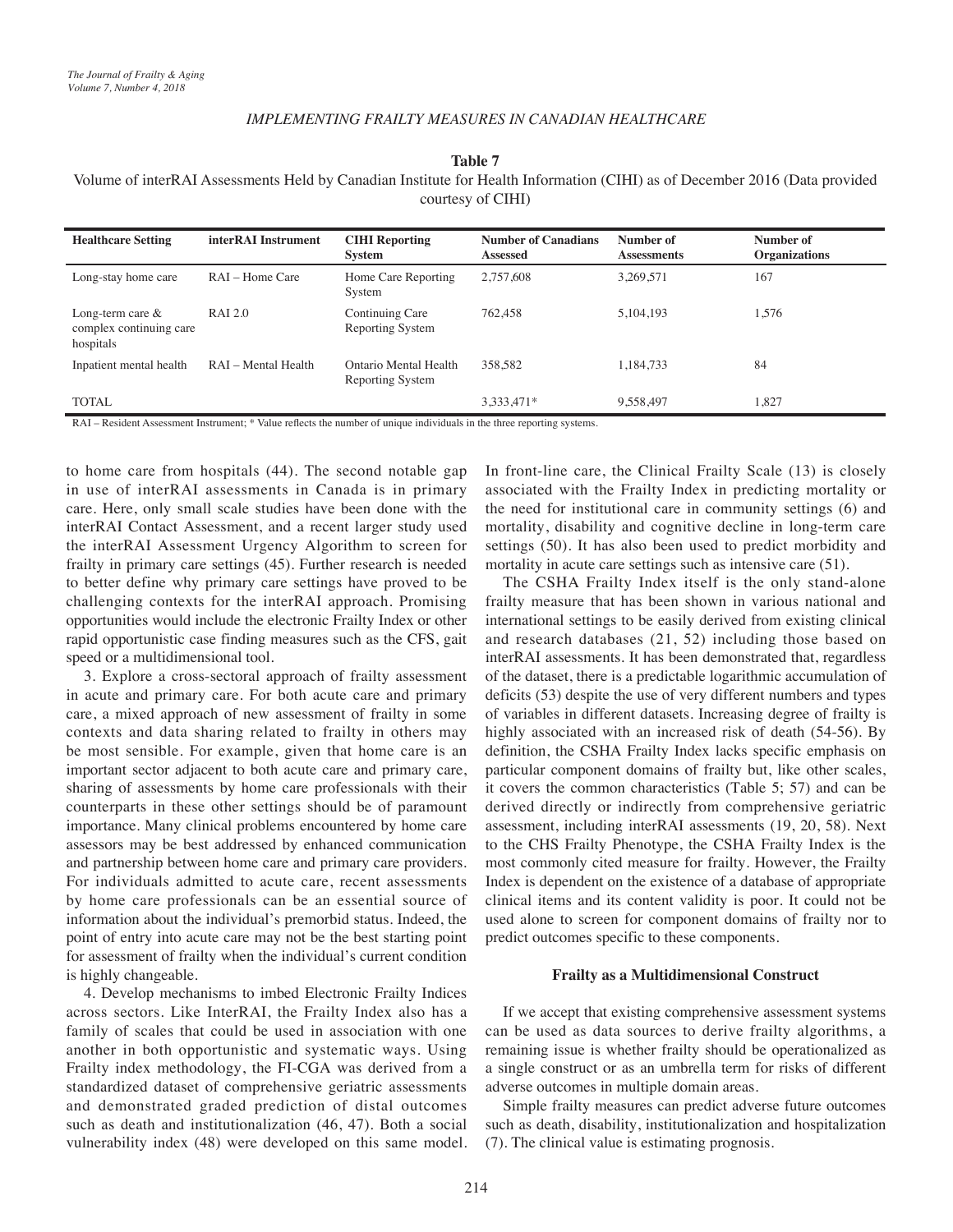The challenge with those outcomes presumed to be related to frailty is that they may not all have the same causal pathways or sets of risk factors. For example, within interRAI, the CHESS scale is highly predictive of mortality in home care, longterm care and post acute hospital settings (41), but it is not an especially strong predictor of long-term care placement. Conversely, the Method for Assigning Priority Levels (MAPLe) has been validated as a strong predictor of long-term care placements and caregiver distress in Canada and other countries (59-61), but it tends not be associated with hospitalization (62).

In other words, there is considerable risk that single scores to measure frailty as a unidimensional construct may underperform in predicting specific adverse outcomes of frailty compared to algorithms that are intended to best predict only one or closely inter-related outcomes. This dilemma expands the scope of the problem in case finding for frailty. We may reasonably accept that single, unidimensional measures can predict a variety of poor outcomes related to frailty and motivate a more full multidimensional assessment. On the other hand, if one prefers to maximize the prediction of each of an array of adverse outcomes, the approach should also assign independent meaning to the various components of frailty measured.

#### **An Integrated Model**

Frailty measurement itself appears to be no less complex than the entity it is intended to capture. To help move forward, we propose an integrated approach (Figure 1) that starts with rapid case identification using judgment-based measures, physical performance-based measures or an electronically derived Frailty Index. Depending on the prevalence of frailty in the population and the readiness of the care setting, this case finding might be a standard practice for an identified risk group, or it may be an opportunistic practice as a part of dynamic clinical decision making. Opportunistic case finding makes sense in primary care or acute settings where frailty is less frequent but must be discovered. As the prevalence of frailty rises in the target population, the case finding should be more standardized, such as in a home care or assisted-living setting. Either way, when a better understanding of the nature of the frailty is desired, the subsequent use of a multidimensional tool is recommended to define component issues such as cognition, balance or nutrition, which in turn may prompt appropriate decisions such as comprehensive geriatric assessment (see Table 1). Finally, the impact of clinical decisions and treatments in frail individuals can be tracked using various measures appropriate to the setting.

We affirm the growing burden of frailty in the Canadian healthcare system and hope to draw attention to the sophisticated and complex array of options for its measurement. We call for national standards in measuring frailty that adhere to the highest expectations of data stewardship. We certainly continue to promote the heterogeneous use of frailty

case finding instruments that are fit to purpose for settings and individual circumstances. However, we also suggest a pragmatic approach to national standards of measurement building on existing electronic platforms. Frailty can be derived from the interRAI standards already used throughout Canada in many settings, including primary care, home care, long-term care, acute care and emergency care. Complementary to this, frailty can be captured using health records data to derive the Frailty Index where interRAI assessment data are not available.

*Conflict of interest:* Dr Rolfson is the original author of the Edmonton Frail Scale and holds the copyright. The EFS is not available for proprietary use. Dr Hirdes is the senior Canadian Fellow and a board member of interRAI.

#### **References**

- Bergman H, Ferrucci L, Guralnik J, et al. Frailty: an emerging research and clinical paradigm--issues and controversies. J Gerontol A Biol Sci Med Sci 2007;62(7):731- 737.
- 2. Theou O, Rockwood MR, Mitnitski A, Rockwood K. Disability and co-morbidity in relation to frailty: how much do they overlap? Arch Gerontol Geriatr 2012;55(2):e1- 8.
- 3. Fried LP, Tangen CM, Walston J, et al. Frailty in older adults: evidence for a phenotype. J Gerontol A Biol Sci Med Sci 2001;56(3):M146-156.
- 4. Afilalo J, Eisenberg MJ, Morin JF, et al. Gait speed as an incremental predictor of mortality and major morbidity in elderly patients undergoing cardiac surgery. J Am Coll Cardiol 2010;56(20):1668-1676.
- 5. Cesari M. Role of gait speed in the assessment of older patients. J Am Med Assoc 2011;305(1):93-94.
- 6. Rockwood K, Song X, MacKnight C, et al. A global clinical measure of fitness and frailty in elderly people. Can Med Assoc J 2005;173(5):489-495.
- 7. Sternberg SA, Wershof Schwartz A, Karunananthan S, Bergman H, Clarfield A Mark. The identification of frailty: a systematic literature review. J Am Geriatr Soc 2011;59(11):2129-2138.
- 8. Bouillon K, Kivimaki M, Hamer M, et al. Measures of frailty in population-based studies: an overview. BMC Geriatr 2013;13(1):64.
- 9. de Vries NM, Staal JB, van Ravensberg CD, Hobbelen JS, Olde Rikkert MG, Nijhuisvan der Sanden MW. Outcome instruments to measure frailty: a systematic review. Ageing Res Rev 2011;10(1):104-114.
- 10. Hogan DB, Maxwell CJ, Afilalo J, et al. A Scoping Review of Frailty and Acute Care in Middle-Aged and Older Individuals with Recommendations for Future Research. Can Geriatr J 2017;20(1):22-37.
- 11. Clegg A, Young J, Iliffe S, Rikkert MO, Rockwood K. Frailty in elderly people. Lancet 2013;381(9868):752-762.
- 12. Speir A. Defining frailty: "I know it when I see it". J Thorac Cardiovasc Surg 2015;149(3):875-876.
- 13. Rockwood K, Stadnyk K, MacKnight C, McDowell I, Hebert R, Hogan DB. A brief clinical instrument to classify frailty in elderly people. Lancet 1999;353(9148):205- 206.
- 14. Clegg A, Rogers L, Young J. Diagnostic test accuracy of simple instruments for identifying frailty in community-dwelling older people: a systematic review. Age Ageing 2015;44(1):148-152.
- 15. Cesari M, Araujo de Carvalho I, Amuthavalli Thiyagarajan J, et al. Evidence for The Domains Supporting The Construct of Intrinsic Capacity. J Gerontol A Biol Sci Med Sci 2018;
- 16. Rolfson DB, Majumdar SR, Tsuyuki RT, Tahir A, Rockwood K. Validity and reliability of the Edmonton Frail Scale. Age Ageing 2006;35(5):526-529.
- 17. Moorhouse P, Mallery LH. Palliative and therapeutic harmonization: a model for appropriate decision-making in frail older adults. J Am Geriatr Soc 2012;60(12):2326-2332.
- 18. Mallery LH, Allen M, Fleming I, et al. Promoting higher blood pressure targets for frail older adults: a consensus guideline from Canada. Cleve Clin J Med 2014;81(7):427-437.
- 19. Armstrong JJ, Stolee P, Hirdes JP, Poss JW. Examining three frailty conceptualizations in their ability to predict negative outcomes for home-care clients. Age Ageing 2010;39(6):755-758.
- 20. Hubbard RE, Peel NM, Samanta M, et al. Derivation of a frailty index from the interRAI acute care instrument. BMC Geriatr 2015;15(1):27.
- 21. Clegg A, Bates C, Young J, et al. Development and validation of an electronic frailty index using routine primary care electronic health record data. Age Ageing